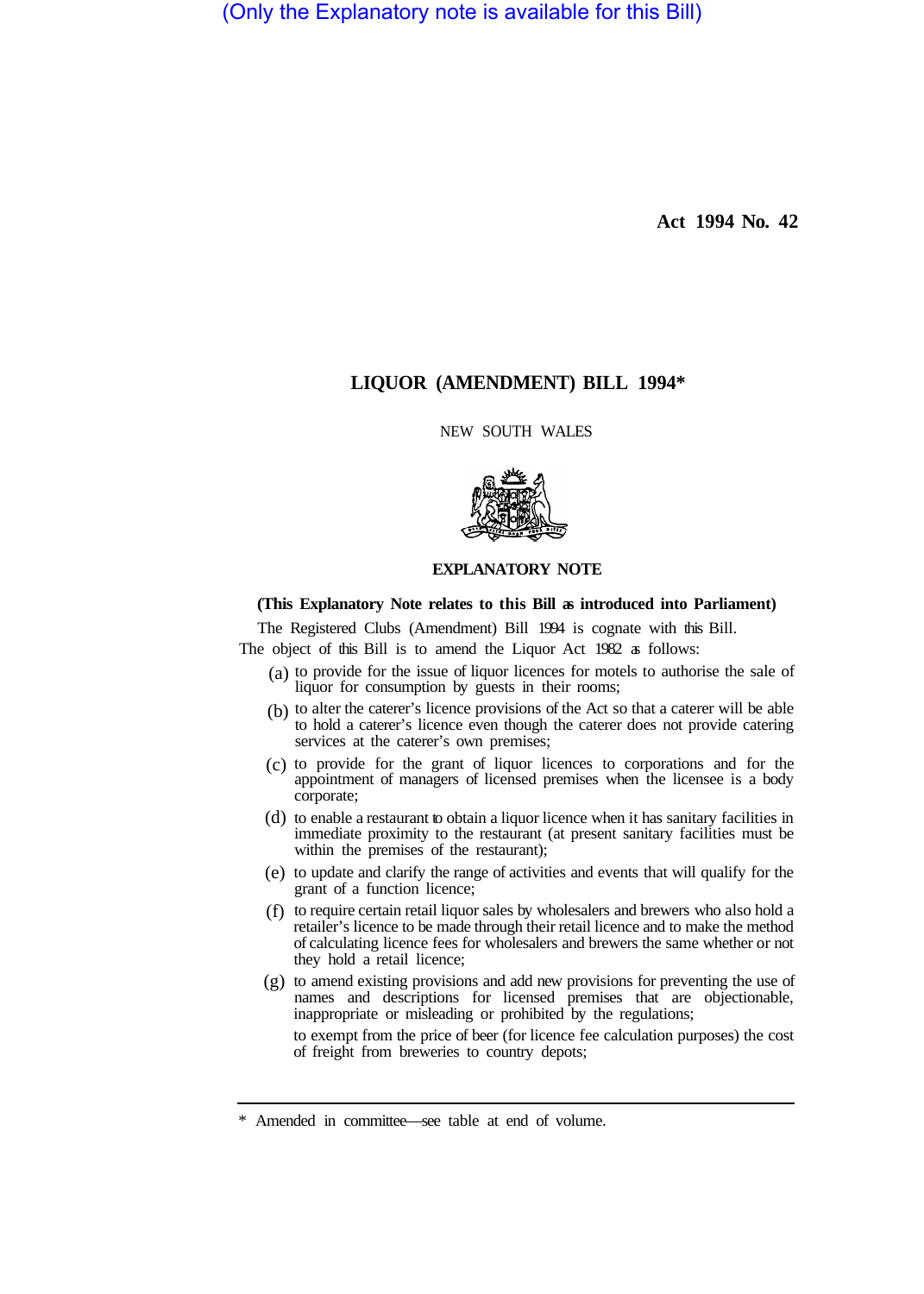- (i) to enable liquor licences that are granted in Sydney to be issued by the Sydney registry directly to licensees outside Sydney;
- (j) to require vignerons, wholesalers and brewers to pay licence fees in respect of sales in excess of the existing limits applicable to their licences;
- $(k)$  to exempt the holders of off-licences to auction liquor from the requirement to lodge with the Board a statement of liquor purchases;
- (1) to make it clear that the Board has power to require a complaint that licensed premises are unduly disturbing the quiet and good order of the neighbourhood be made or verified by statutory declaration;
- $(m)$  to give a licensee a defence to the offence of allowing liquor to be served to a minor when the liquor is served by the parent or guardian of the minor;
- (n) to extend offences concerning the consumption of liquor by a minor so that they will operate on unlicensed (''BYO") restaurants, with a defence of parental consent;
- (o) to extend offences concerning the sale or supply of liquor to minors to include the serving of liquor to minors;
- (p) to permit liquor to be served for consumption anywhere on hotel premises on Good Friday (rather than being restricted to sales with a meal in a dining room as at present) and to permit hotel trading hours to be extended from midnight Sunday to 5 a.m. Monday for hotels in Sydney City and Kings Cross areas if the extension is necessary to meet the needs of tourists and tourism;
- to permit, subject to certain conditions, the variation of Australian wine (q) licences so that beer can be sold for consumption on the premises and to permit the removal of such a licence to a new location in the same neighbourhood in certain circumstances;
- $(r)$  to extend an existing provision which deals with the issue of penalty notices for offences committed by minors on licensed premises so that the regulations will be able to apply it to other offences under the Act or the regulations, and provide for the penalty payable and the persons who may issue a penalty notice;
- (s) to insert a provision in the Act that is currently found in the regulations concerning the giving of evidence before the Licensing Court by affidavit;
- to make it clear that the assessment of liquor purchases by a licensee (for (t) licence fee purposes) is to include all purchases by any licensee under the licence during the assessment period;
- (u) to require the Director of Liquor and Gaming to complete his or her investigation of an applicant for a licence within 6 months after the application is lodged and to provide for the application to proceed even if the investigation has not been completed within that time;
- to provide that credits risked in the course of a double-up function on an (v) approved amusement device are not to be counted for the purpose of calculating machine turnover (and the duty payable on that turnover);
- $(w)$  to provide that conditions and other matters required to be endorsed on a licence may be endorsed on a schedule to the licence, and provide for evidence of endorsements;